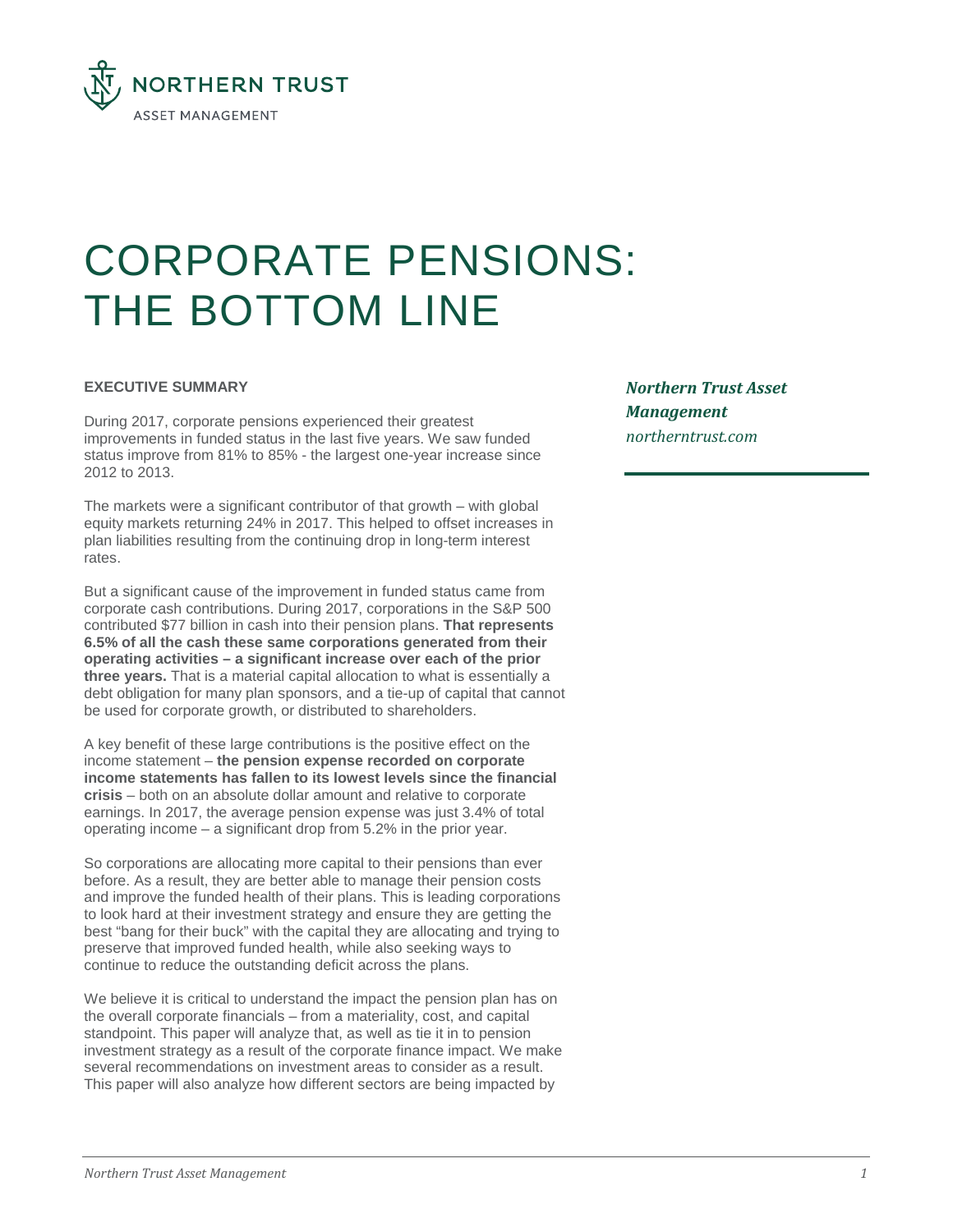the state of their pensions and how they are choosing to manage those plans.

*This paper analyzes the global pension data for all companies in the S&P 500 with any global pension obligation as of 4/9/2018. This consists of 346 companies. All the data compiled in this report is based on publicly available data drawn from FactSet.*

## **PART I – MARKET UPDATE**

## **PLAN MATERIALITY**

We start with an exploration of the materiality of the overall pension plan. Corporations develop their pension risk appetite in large part due to the size of the pension relative to the overall size of the corporation. In general, the larger the pension plan becomes relative to the size of the corporation, the more risk-aware the corporation is with respect to managing the pension investments. Corporations do not want to be forced into bankruptcy as a result of depleted pension funds, nor do they want the volatility of pension expense to drive their overall financials. A common measure of materiality is the size of the pension obligation relative to the market capitalization of the corporation. At the end of 2016, the materiality of pension plans using this metric was 13.8%. At the end of 2017, this metric fell to 13.0% - demonstrating that pensions are becoming a less material component of the corporate balance sheet. But key to this is that the pension obligation itself isn't falling – it is actually higher! – due primarily to another year of falling interest rates. The average pension obligation for these companies at the end of 2017 was \$6.3 billion, up from \$6.1 billion at the end of 2017. But the improvement in the market cap of these companies was greater than the growth in their pension obligations – a 9% growth rate.





**EXHIBIT 1: S&5 500 AVERAGE PBO AND AVERAGE DEFICIT VS. AVERAGE MARKET CAP**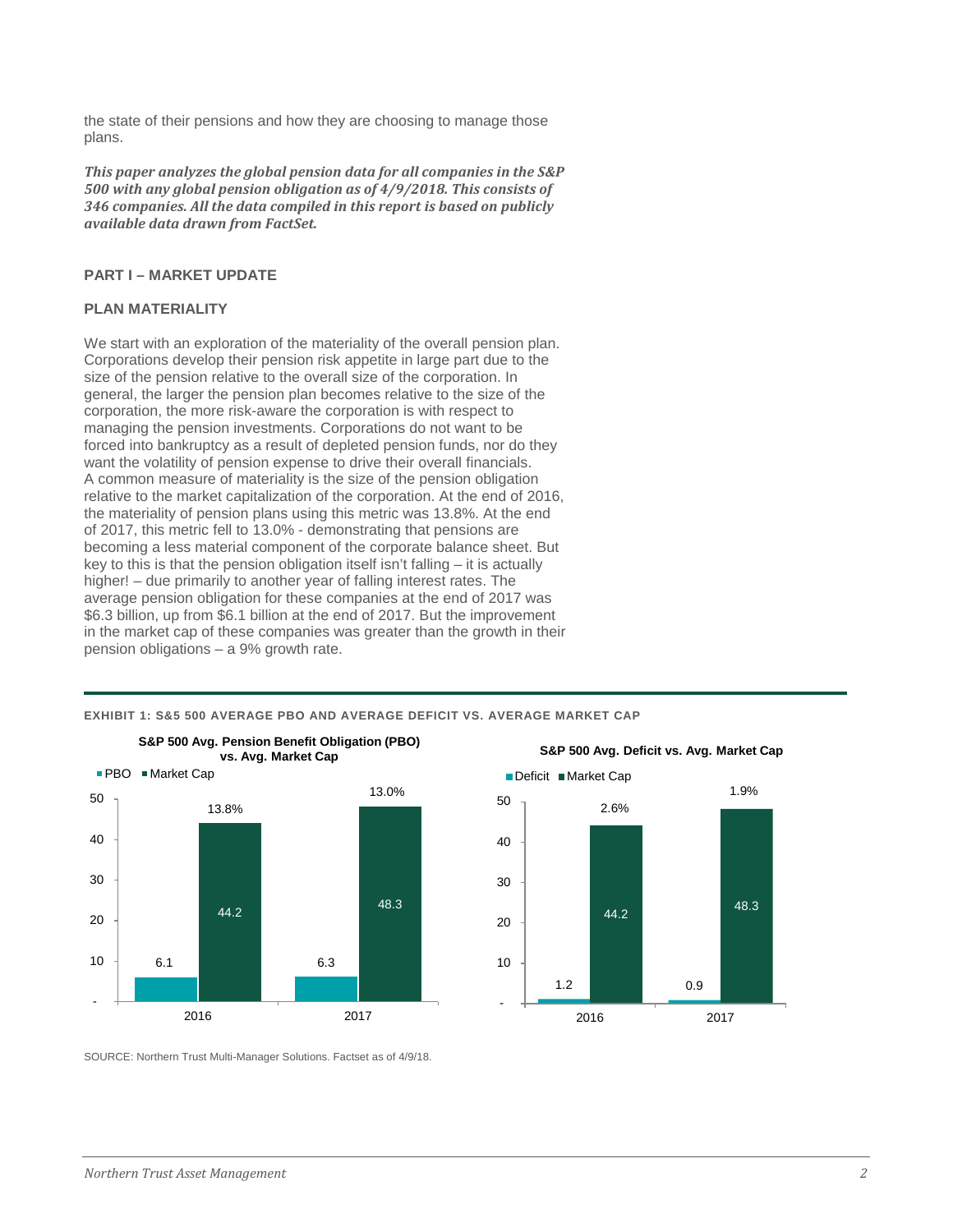Another way some corporations choose to view their pension materiality is to focus on the outstanding deficit (difference between total pension obligations and plan assets) relative to market cap. This gives a better sense of the immediate shortfall that the corporation will have to come up with to meet their obligations. This metric fell considerably from 2016 to 2017 – from 2.7% to 1.9% - the improvements in funded status making a big dent here, along with the improvements in the markets.

However, we urge caution in relying too heavily on this metric – while the outstanding deficit is important for a corporation to understand, focusing solely on this metric removes the total exposure from the equation. A large drop in markets and/or fall in interest rates could have a dramatic effect on the deficit. As a result, while it is valuable to know how the pension deficit relates to the corporation size, we believe it is more prudent to focus on the total obligation of the plan, even if it is mostly funded at this point.

## **PENSION MATERIALITY BY SECTOR**

There are certain sectors where pensions represent a larger proportion of the corporation than others – for example, within the Industrial sector, pension obligations represent 34% of the market cap. The Materials and Utility sectors also have pension obligations equal to at least 20% of their market caps. Within the Industrial and Materials sector, this is likely driven by the legacy of these companies when open pension plans were more common-place, as well as the strong union populations which have maintained pensions longer than non-union employees. The Utility sector maintains a larger proportion of open pension plans than other sectors because of their ability to include pension costs in the rate-setting process. (The Telecommunications industry comes in at 22%, but this is primarily driven by the large sizes of the three companies that make up that sector – Verizon, AT&T, and CenturyLink.) As we will see in this paper, this magnitude has an effect on how corporations within these sectors are managing their pension investment strategy.



## **EXHIBIT 2: 2017 AVERAGE PBO VS. AVERAGE MARKET CAP BY SECTOR**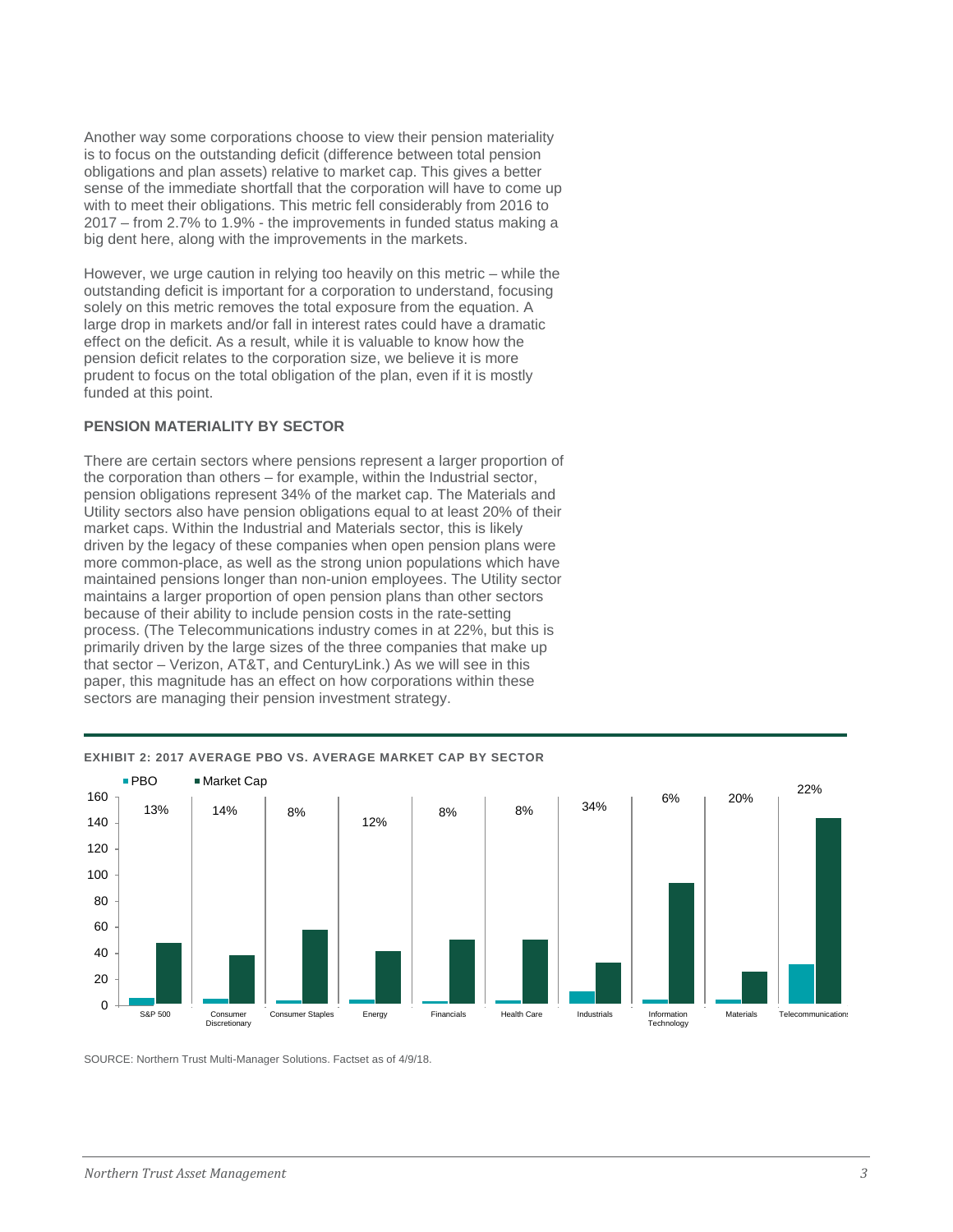## **FUNDED STATUS**

We highlighted earlier that the funded status saw the best improvement in five years, landing at 85% at the end of 2017. Funded status is defined as the plan assets divided by the plan obligations. Plan obligations at the end of 2017 were \$6.3 billion – an increase over 2016 of 5%. In fact, the total obligations have continued their climb upward and are likely sitting at their largest levels ever - even with some notable plans off-loading a portion of their obligations to insurers over the last five years. For this we have to thank the low level of interest rates. At the end of 2017, the average interest rate in effect for pension plans was 3.31%. Any future increases to interest rate levels will undoubtedly help lower plan obligations over time. But it is important to note that pension obligations are measured at the long end of the corporate bond yield curve. While this benchmark rate has increased 50 basis points through the first four months of 2018, the Federal Reserve is focused on the short end of the curve so Fed actions to raise rates could have a muted effect on the long end of the curve. Additionally, the level of interest rates around the globe continues to apply downward pressure on the long end of the curve in the US. So the interest rate that impacts pension obligations may not rise as fast as the shorter end of the curve has been rising.



#### **EXHIBIT 3: S&P 500 AVERAGE PBO VS. AVERAGE PLAN ASSETS**

SOURCE: Northern Trust Multi-Manager Solutions. Factset as of 4/9/18.

The improvements in funded status have allowed for significant increase in the number of plans that can now be considered fully funded – with plan assets being larger than the plan obligations as reported on the balance sheet. In 2016, there were just 20 corporations (less than 6% of the total population) that were over 100% funded. In 2017, there are now 39 corporations (over 11% of the total population) that are over 100% funded. We can expect to see further changes to the investment strategy based on these improvements.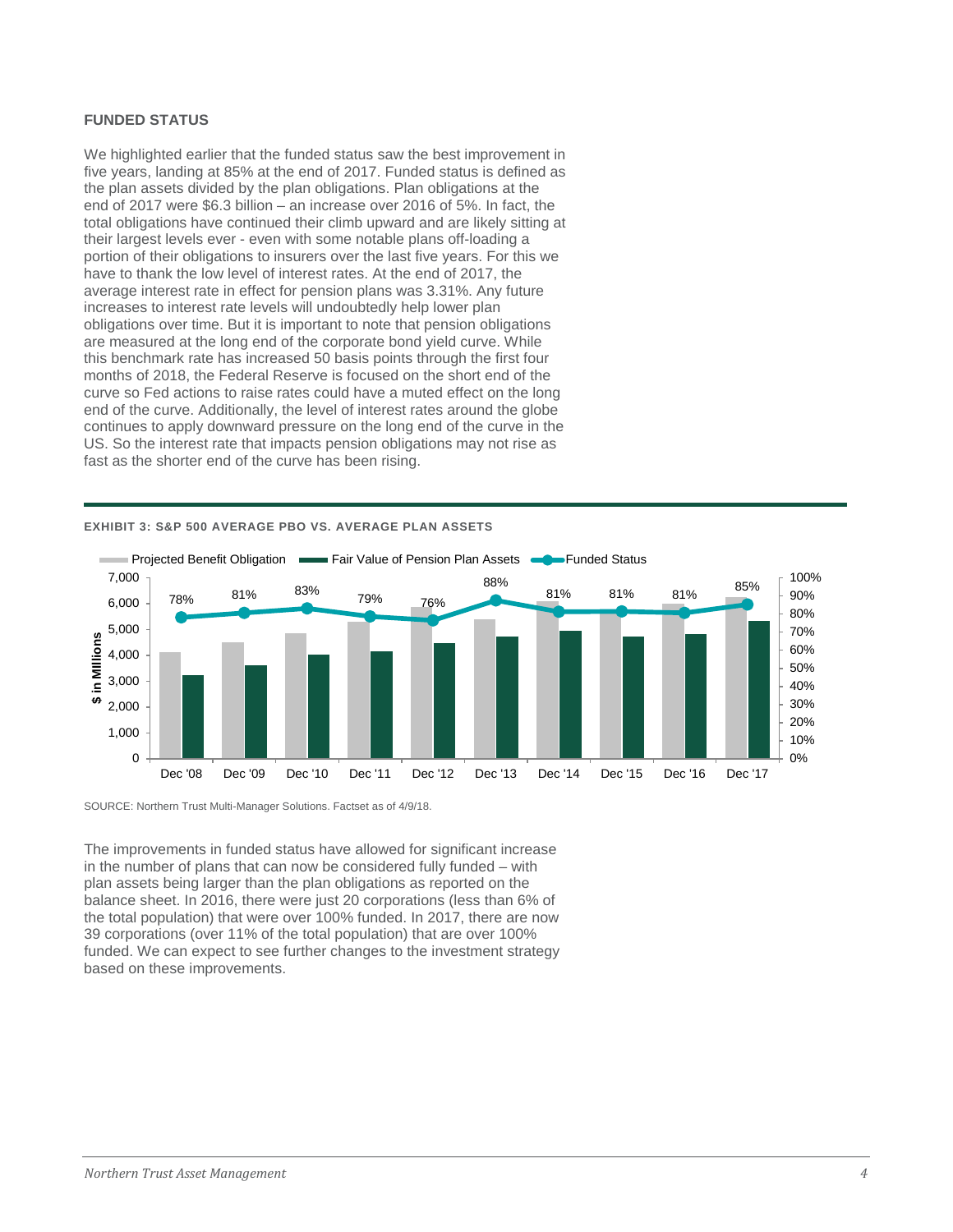**EXHIBIT 4: FUNDED PLANS** 



SOURCE: Northern Trust Multi-Manager Solutions. Factset as of 4/9/18.

## **FUNDED STATUS BY SECTOR**

We have already looked at how materiality of pensions varies across sectors. Let's consider how the funded status of their plans varies as well. As we highlighted earlier, the largest plans relative to market cap reside in the Industrial, Manufacturing, Utilities, and Telecommunications sectors. Three of those four sectors are at the low end of funded status metrics, the one exception being Utilities. While material to the organization, Utilities with the reimbursement of pension costs through the rate-setting process generally have been able to maintain higher contributions to their pensions and retain higher funded status levels. On the other hand, the Industrial, Manufacturing, and Telecommunications sectors include some of the longest-standing manufacturing companies in the U.S. Large union populations, long-standing pension obligations and several years of short cash flow has resulted in lower funded status for these sectors. As we will see later, this has an effect on how these corporations choose to manage their investment strategy.

On the flip side are sectors like Financials, Health Care, and Consumer Staples where on average pensions represent just 8% of market cap, and each is funded near or above the average funded status in the S&P 500. These sectors in general are somewhat less focused on removing the pension risk from their balance sheets.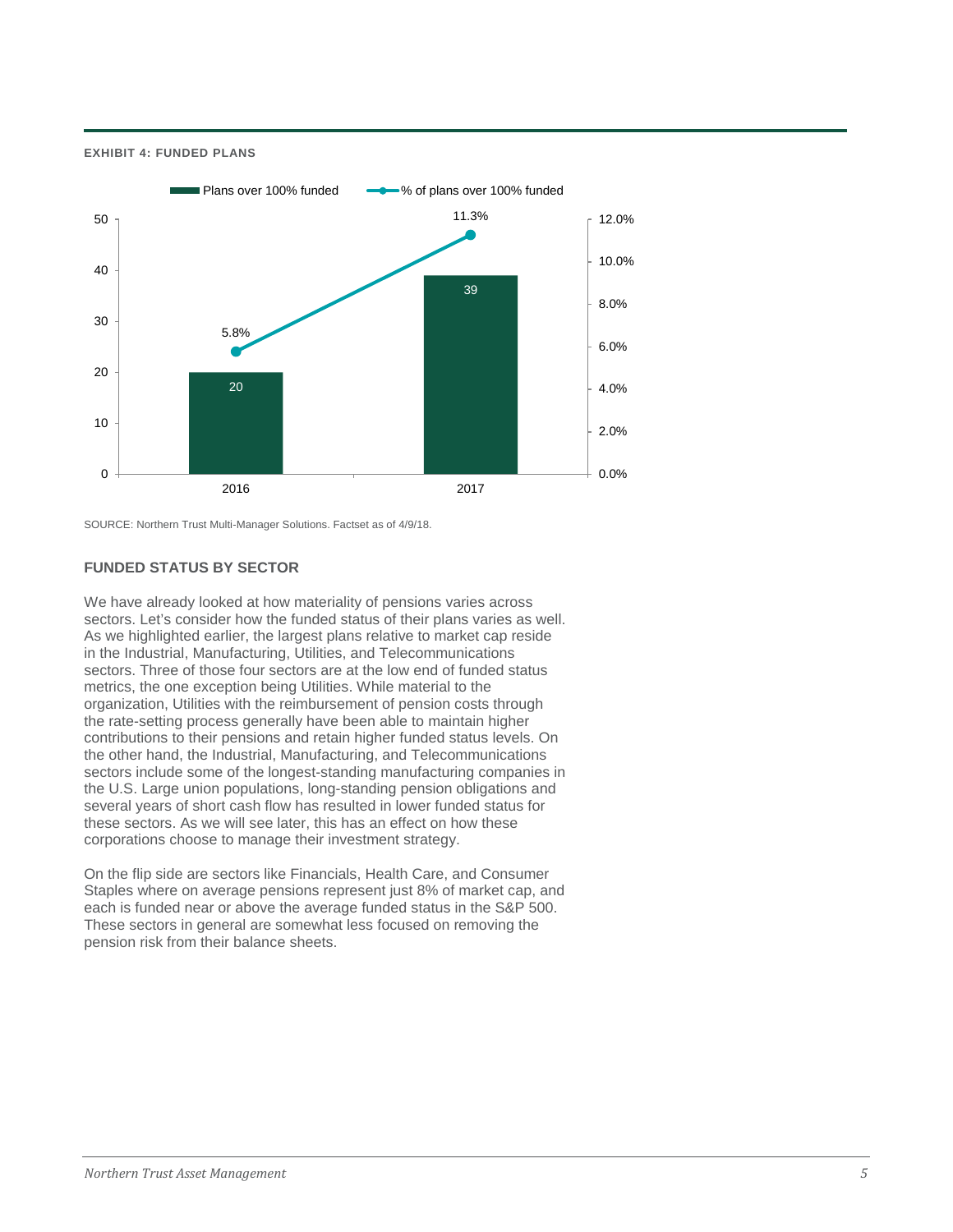

#### **EXHIBIT 5: 2017 FUNDED RATIO VS. TOTAL DEFICIT**

SOURCE: Northern Trust Multi-Manager Solutions. Factset as of 4/9/18.

## **FUNDED STATUS IMPROVEMENT – WHERE IS IT COMING FROM?**

We have already described how pension obligations rose in the last year due to the low level of interest rates. The strength of the global equity markets was enough to offset that obligation growth. But pension obligations are still growing. Even though some plans are frozen, there are still many plans that have continued accrual growth, and even pension plans that are completely frozen experience growth in obligations with participants one year closer to receiving their payouts (increasing the present value of the obligation). The following chart demonstrates how the total deficit has decreased from \$404 billion to \$321 billion during 2017.



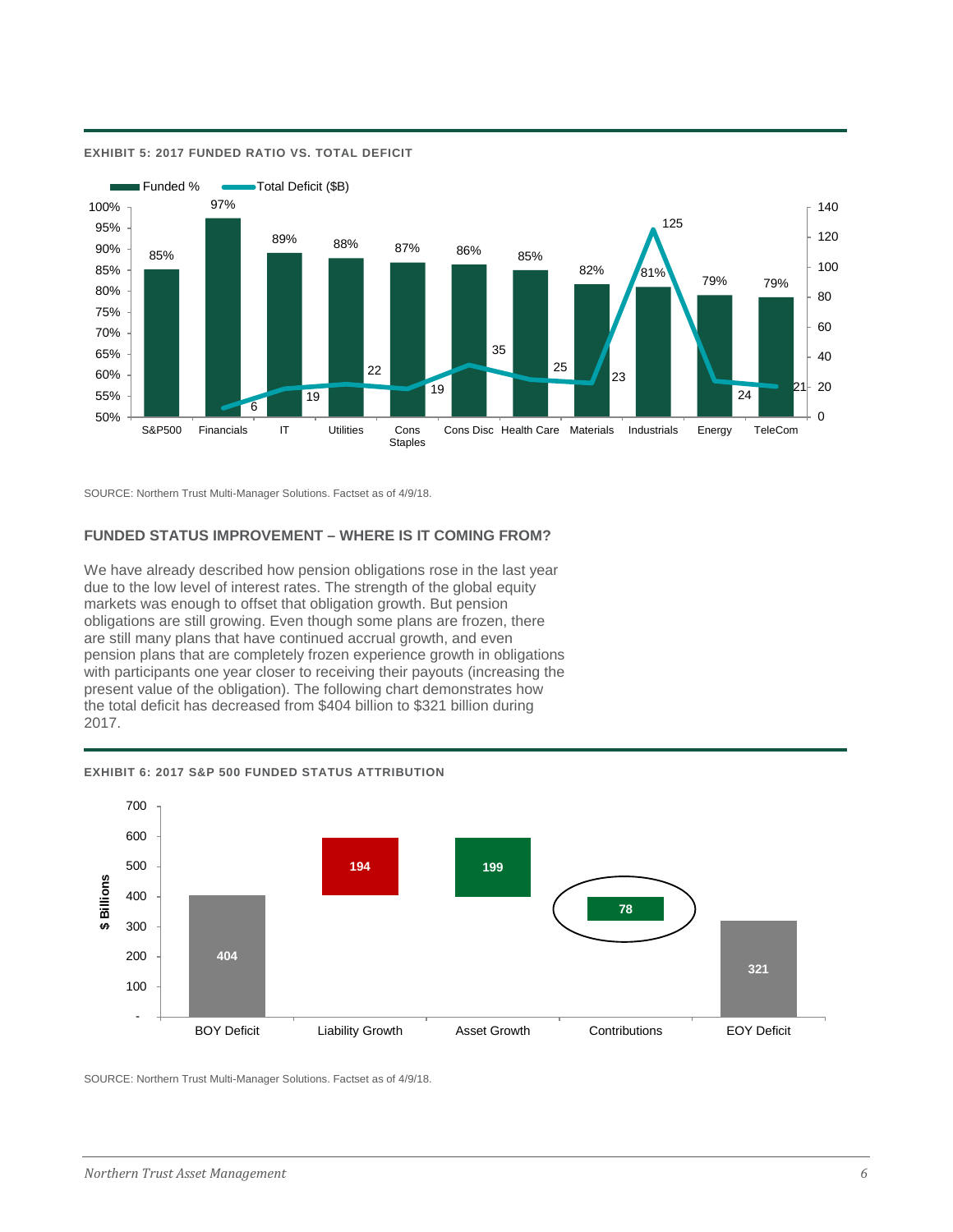While asset returns were strong in 2017 (recall the 24% return in the global equity markets), they were barely enough to cover the liability growth during the year. That leaves contributions as the primary improvement in funded status during 2017. Let's take a further look at how companies are choosing to allocate their capital to the pension plans and how these decisions are impacting the corporate balance sheet.

## **PART II – CORPORATE FINANCE IMPACT**

## **CAPITAL ALLOCATIONS TO PENSION PLANS**

Total capital allocated to pension plans amounted to \$77 billion. Some of that cash could be considered to cover ongoing accruals for those plans that are still open to some or all participants. In fact, the amount of ongoing accruals (defined as "service cost" in pension accounting terminology) in 2017 was on average \$90 million, compared to the average contribution of \$224 million. The difference - \$134 million - can be considered capital that is used to basically retire outstanding debt – capital allocated to the pension plan above and beyond what is required to cover the cost of benefit accruals during the year. That is **\$46 billion in aggregate** that is not being used to grow the company through acquisition, improve plants or equipment, devote to new research and development, or shared with investors through dividends and/or share repurchases.



## **EXHIBIT 7: SERVICE COST VS. AVERAGE PENSION CONTRIBUTIONS (\$ MILLIONS)**

SOURCE: Northern Trust Multi-Manager Solutions. Factset as of 4/9/18.

Let's take a deeper dive into these contributions and understand how they are impacting the corporation's balance sheets.

In 2017, these corporations generated an average of \$3.4 billion in cash from operating activities. On average, \$224 million in cash was contributed to the pension plan. Said another way, 6.5% of all cash generated from operating activities was allocated to the pension plan. In 2016, that same percentage was just 4.3%: \$3.6 billion in cash generated from operating activities, and \$156 million contributed to the pension plan.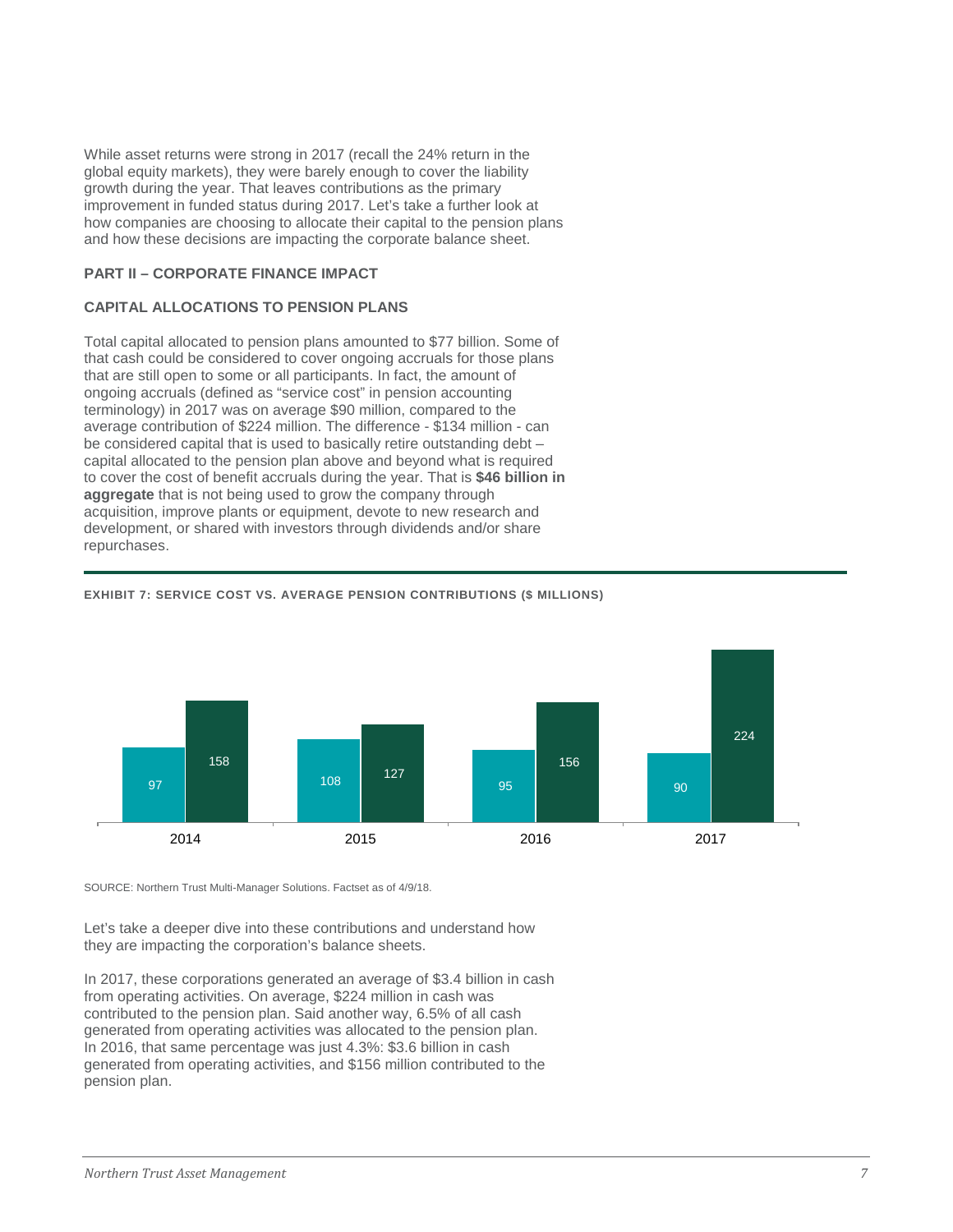So from 2016 to 2017, corporations generated *less* cash, yet allocated *more* cash to the pension plan. This trend has been continuing as can be seen from the following chart:



#### **EXHIBIT 8: AVERAGE S&P 500 CONTRIBUTION AS A % OF CASH (\$ MILLIONS)**

SOURCE: Northern Trust Multi-Manager Solutions. Factset as of 4/9/18.

Note that of the 346 companies in the S&P 500 that sponsor pension plans, roughly 90% allocated at least some amount of capital to their pension plans.

Why such a pick-up in pension contributions in 2017? This is actually not a major surprise. We had predicted such an up-tick in our report last year. Primary reasons for this increase include the following:

- **Funding relief is wearing away:** For several years after the enactment of the Pension Protection Act in 2008, Congress provided for funding relief to plan sponsors. That funding relief had a wear-away provision and we started to see required contributions hike up in 2017 as a result.
- **Minimize punitive penalties:** The PBGC (the governmental agency established to insure pensions) are themselves in a deficit and have dramatically increased their premiums, especially for underfunded pensions. Corporations are voluntarily making larger contributions to improve their funding status and mitigate these penalties.
- **Tax Reform:** This might be the biggest catalyst for 2017. At the current tax rates, plan sponsors get a deduction of 35% for contributions made to the pension plan. With the 2018 tax rates, that deduction will drop to just 21%. There is a clear short-term incentive for plan sponsors to get those contributions in and benefit from the higher deduction before the new rates are effective.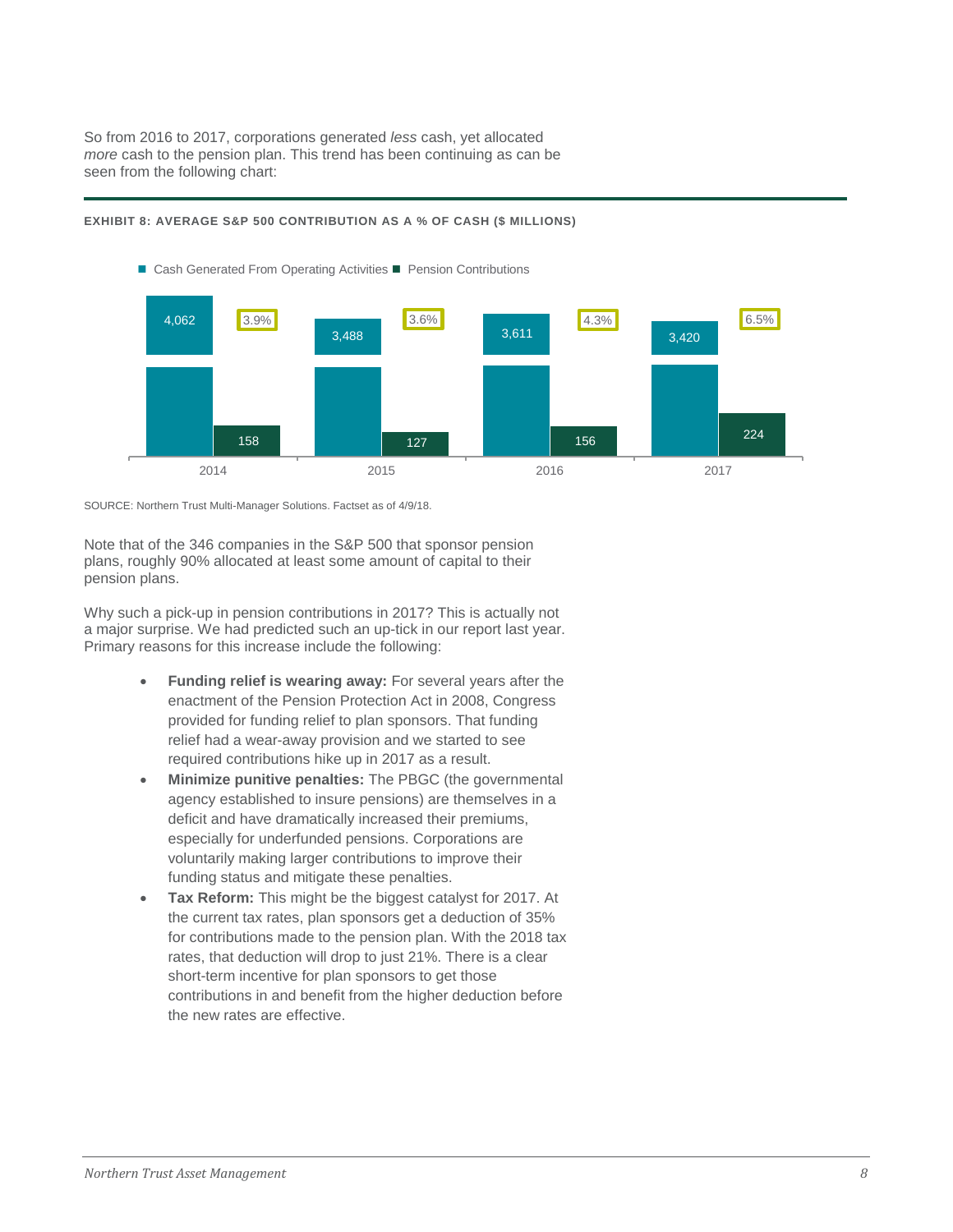## So what do we expect for 2018?

Largely the same result – at least in the short term. We expect the economy to continue to grow and thus would expect the cash generated from operating activities to be relatively constant or experience slight growth. The three reasons listed above for larger contributions in 2017 are all still relevant for 2018. In fact, Tax Reform might be even more relevant in 2018. Tax Reform was passed in late December 2017, so corporations did not have much time to implement capital decisions before the end of the calendar year. But the way the tax law is set up for pension contributions gives most plan sponsors until September 15, 2018 to make a contribution and deduct it using 2017 tax rates. As a result, we expect to see more corporations increase their level of contributions in 2018 to bank this tax benefit. In fact, many corporations have already announced large contributions during the first quarter of 2018. A sampling of public announcements includes the following five companies with a combined \$10 billion in contributions alone:

- Lockheed Martin: \$5 billion
- FedEx: \$2.5 billion
- PepsiCo: \$1.4 billion
- Pfizer: \$0.5 billion
- Motorola: \$0.5 billion

If we were bettors, we would predict that the relative 6.5% of cash generated that was allocated to the pension plan will increase in 2018 – in other words, we would take the "over".

When we look at how these cash metrics compare across different sectors, it is relatively consistent – with the exception of the same sectors we identified earlier where the pension is the most material – Industrials, Manufacturing and Telecommunications. These three sectors also allocated the most cash to their pension plans relative to the operating cash they generated. The Industrial sector allocated a whopping 27% of all cash generated from operating activities into the pension plan – they were just 10% in the prior year.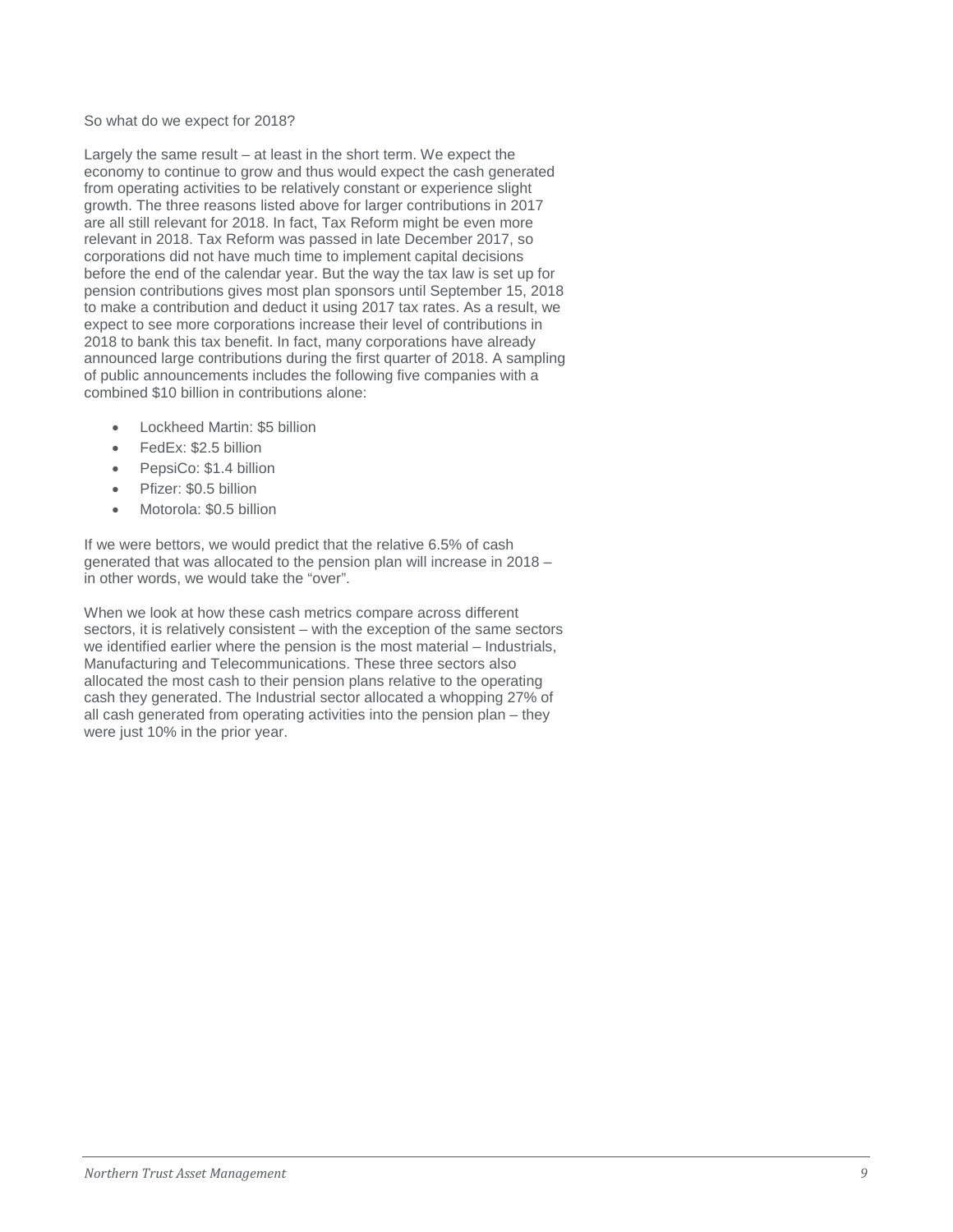

**EXHIBIT 9: 2017 PENSION CONTRIBUTIONS RELATIVE TO CASH GENERATED BY SECTOR**

SOURCE: Northern Trust Multi-Manager Solutions. Factset as of 4/9/18.

# **BUT THEN WHY ARE MY PENSION COSTS GOING DOWN….?**

Ask an actuary how much a pension costs and you are likely to get as many as three different answers. Pensions are subject to a multitude of regulations and different governing bodies.

We have talked about cash – that is governed by the IRS and DOL and based on rules and regulations established by Congress. In general, these rules and regulations incorporate long-term views and thus are less sensitive to the current market environment.

The amount required to be booked on the Income Statement as pension expense is governed by the Financial Accounting Standards Board (FASB). The rules and regulations governing pension accounting are more heavily tilted towards a marked-to-market approach. As a result, pension expense tends to be more sensitive to the actual market environment.

The difference in these two cost constructs often leads to the cash outlay to the pension plan in a given year being very different than the accounting cost of the pension plan recorded on the Income Statement. In 2017, the average pension plan expense was \$101 million. During that year, corporations earned average operating income of \$2.95 billion. As the chart below details, not only did 2017 represent the highest corporate earnings over the last ten years for this group of companies, the pension expense was the lowest amount since 2008. That combination has led to pensions taking the smallest bite out of the corporate earnings apple in ten years.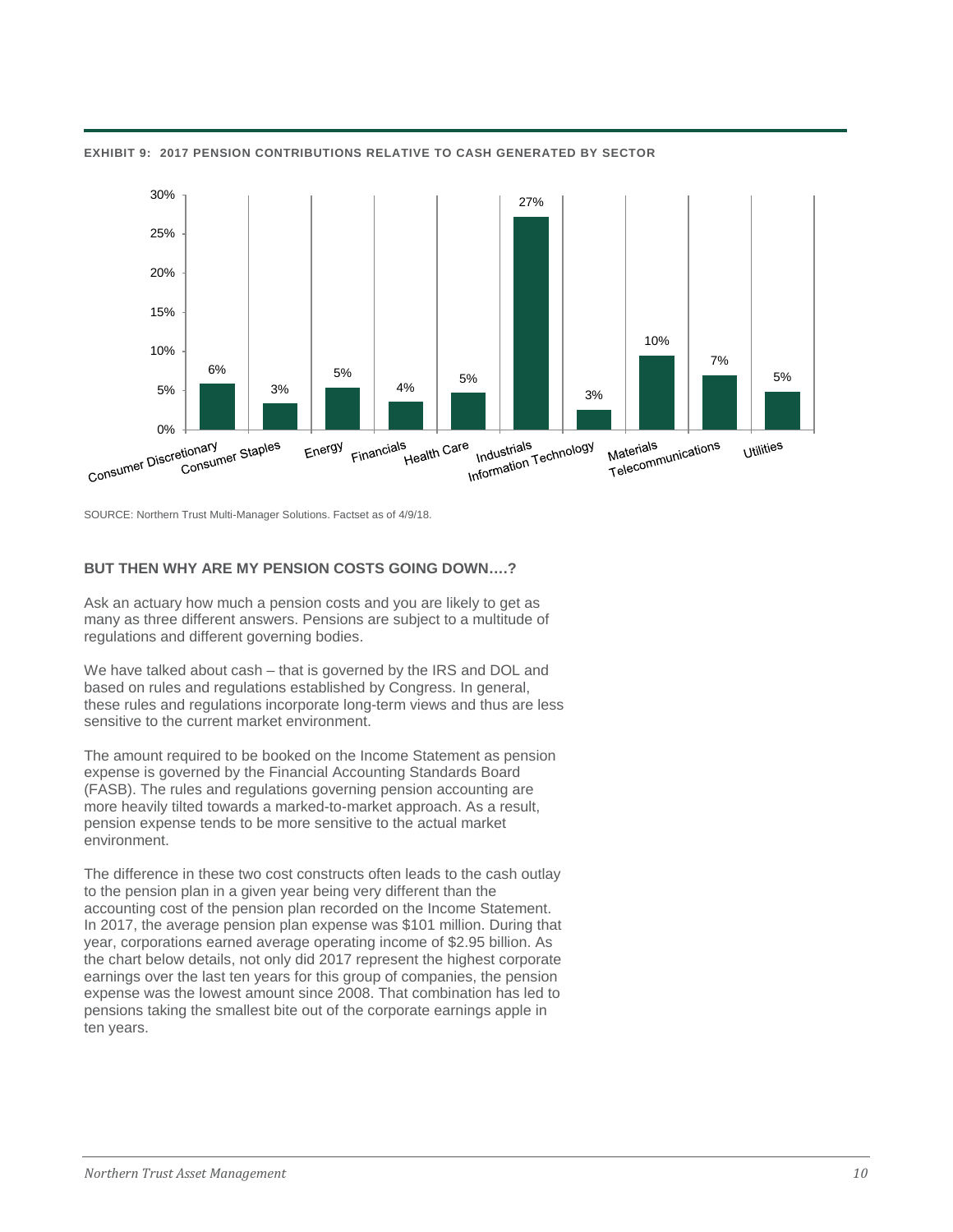

#### **EXHIBIT 10: S&P 500 AVERAGE PENSION EXPENSE VS. AVERAGE OPERATING INCOME**

SOURCE: Northern Trust Multi-Manager Solutions. Factset as of 4/9/18.

So while pensions can be seen as *more* costly from a cash flow perspective, they are *less* costly from the income statement perspective.

What are the contributing factors that are driving the pension expense lower? Primarily they include:

- **Lower accruals:** Pension plans are only shrinking in terms of employee participation. Many are closed to new hires if not completely frozen. As participants retire they are not being replaced in the pensions, so overall accrual rates are falling.
- **Assets outpacing liabilities:** As discussed earlier, liabilities are growing, but assets are growing faster in part to large contributions. That helps to keep the pension expense down.
- **Unrecognized losses getting smaller:** Pension accounting requires the recognition over many years of actuarial losses. The large losses that were accumulated at the financial crisis and for several years afterwards as a result of falling interest rates have been partially recognized in pension expense for the last several years, chipping away at the total amount outstanding.

So would we take the "over" or "under" for pension expense relative to operating income in 2018? We will go with the "under". The reasons listed above will be just as relevant in 2018 – especially one more year of anticipated higher contributions, along with continued expected economic growth should drive the overall relativity of pension expense to corporate earnings down.

# **PENSION EXPENSE BY SECTOR**

Not surprisingly, the sectors with the most material pensions and the lowest funded status (Industrials, Materials, Utilities) have the highest relative pension expense amounts – with the Industrial sector having 8.1% of its operating income (\$2.4 billion in 2017) taken up by the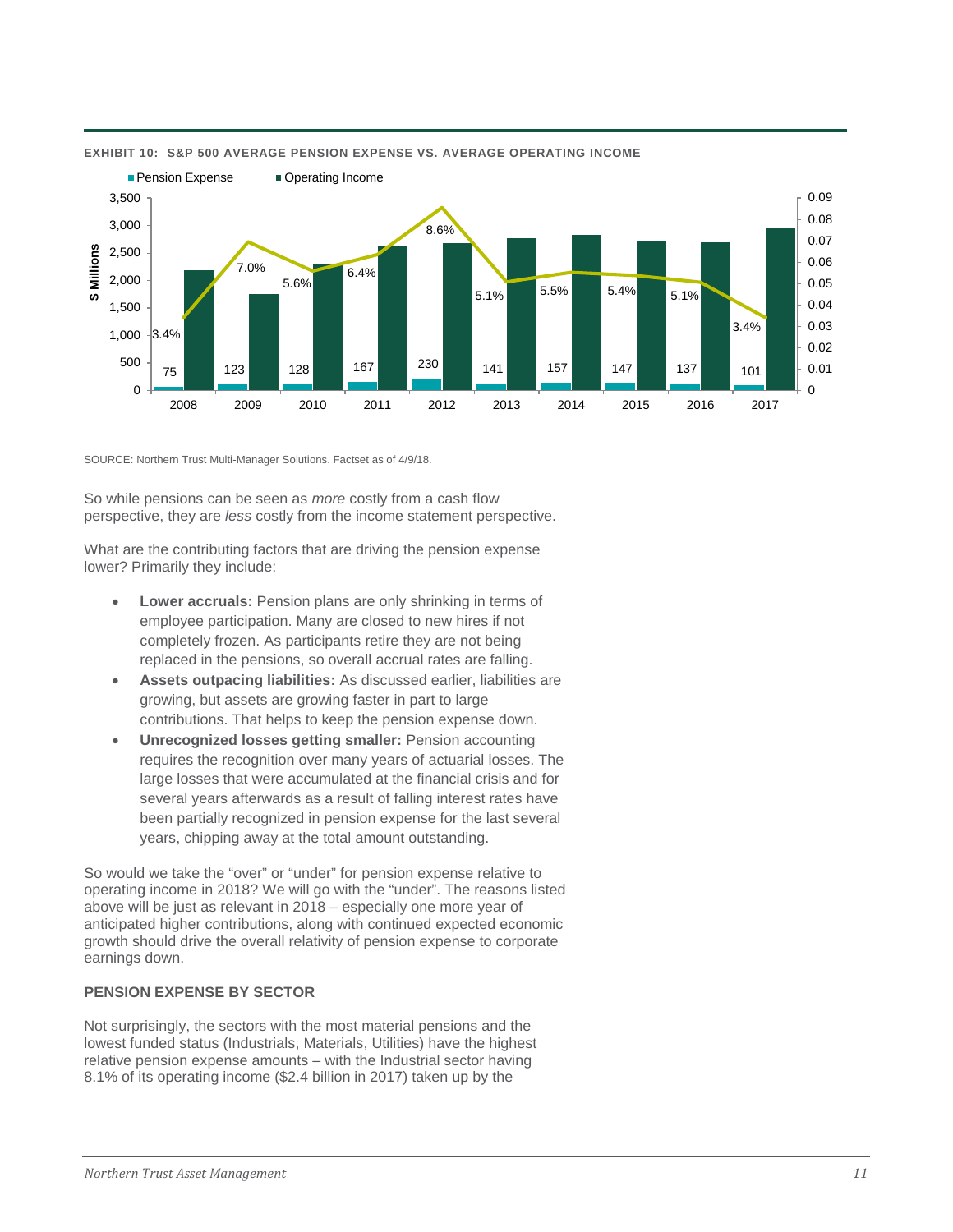expense of the pension plan (\$192 million in 2017). Said another way, the operating income for the Industrial sector would be 8.1% higher if not for the pension expense.

One notable exception here is the Energy sector. In 2017, companies in the Energy sector generated on average \$1.6 billion in operating income just more than half of the \$3.0 billion in operating income generated by S&P 500 companies on average. The pension expense for companies in the Energy sector was \$243 million – more than double the average pension expense for S&P 500 companies. Many Energy companies still have open pension plans which lead to higher service cost and pension expense. Additionally, the lower funded status of the sector also leads to a higher expense amount. This combination of higher pension expense with operating income that lags the broader S&P 500 leads to a more significant impact of the pension expense relative to corporate earnings in the Energy sector.

The Consumer Discretionary sector on the other hand produced the lowest pension expense relative to operating income – actually producing on average pension income. This is primarily due to lower service cost (this sector seems to have higher preponderance of closed/frozen pensions than other sectors), higher than average funded status, and lower settlement charges than other sectors (more on that below).



**EXHIBIT 11: 2017 PENSION EXPENSE / OPERATING INCOME BY SECTOR**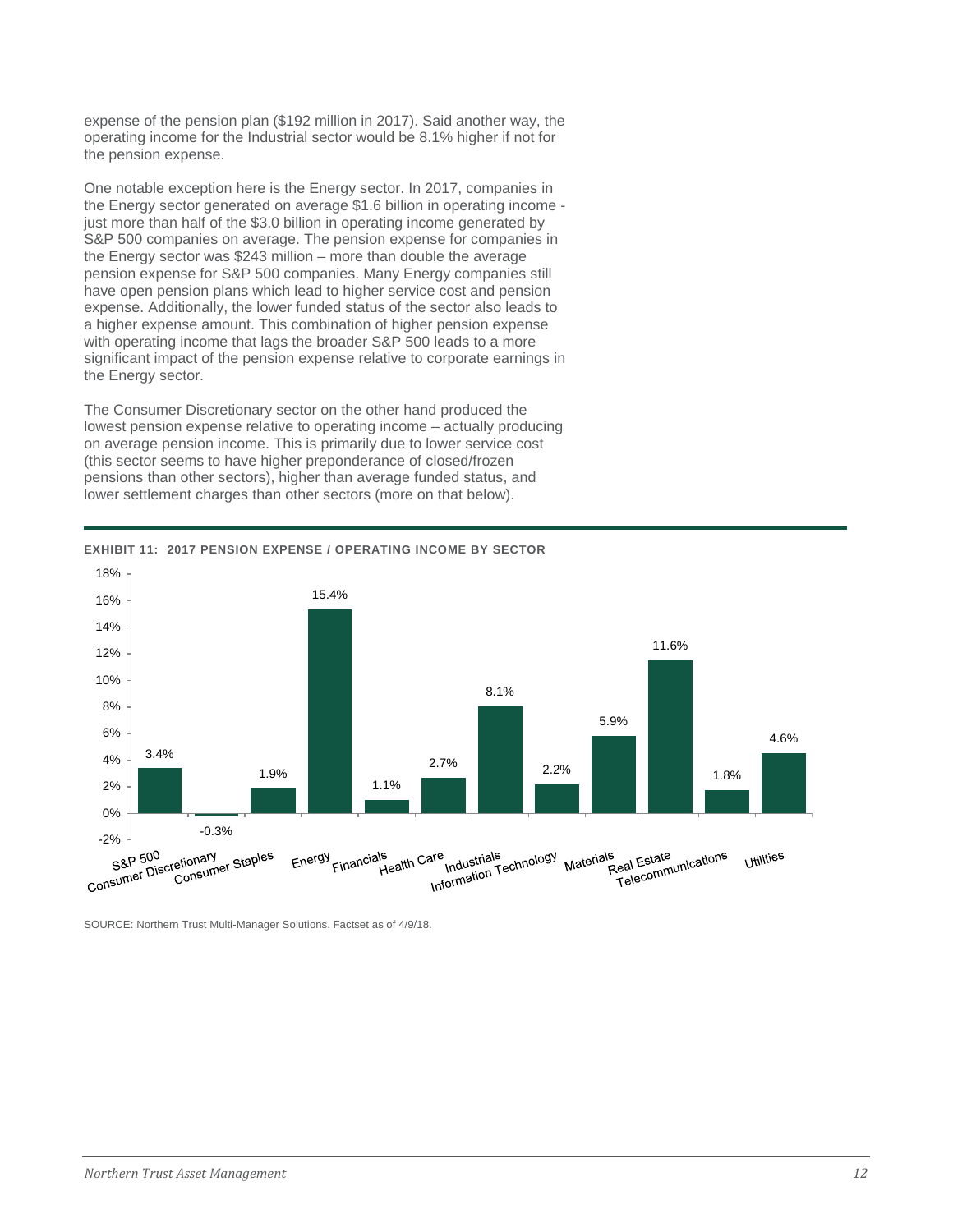## **SETTLEMENTS**

One element that could drive pension expense higher is settlement activity. Settlements are defined as the immediate payout of participant obligations – either through lump sums to participants or the transfer of the obligation (and associated assets) to an insurer – referred to as pension risk transfers. Settlement is an accounting terminology triggered by the size of the payout. If the settlement amount is larger than a certain threshold<sup>[1](#page-12-0)</sup>, then an additional line item for pension expense is triggered. Many corporations have engaged in settlement activities over the last several years – in large part because of the increasing administrative cost of maintaining participants in the pension plan from the PBGC, as well as the appetite of insurers to take on retiree obligations. The chart below shows the proportion of plans that have incurred settlements over the last four years – not surprisingly, an increasing proportion with over 41% of corporations settling some obligations during 2017.





SOURCE: Northern Trust Multi-Manager Solutions. Factset as of 4/9/18.

What is interesting is that while the number of corporations experiencing settlements has increased, the amounts settled dropped in each of the last two years – both as a total dollar amount and as a percent of liabilities settled.

<span id="page-12-0"></span> $1$ <sup>1</sup> The threshold for settlements is defined as the sum of the service cost and interest cost components from the pension expense disclosed on the income statement.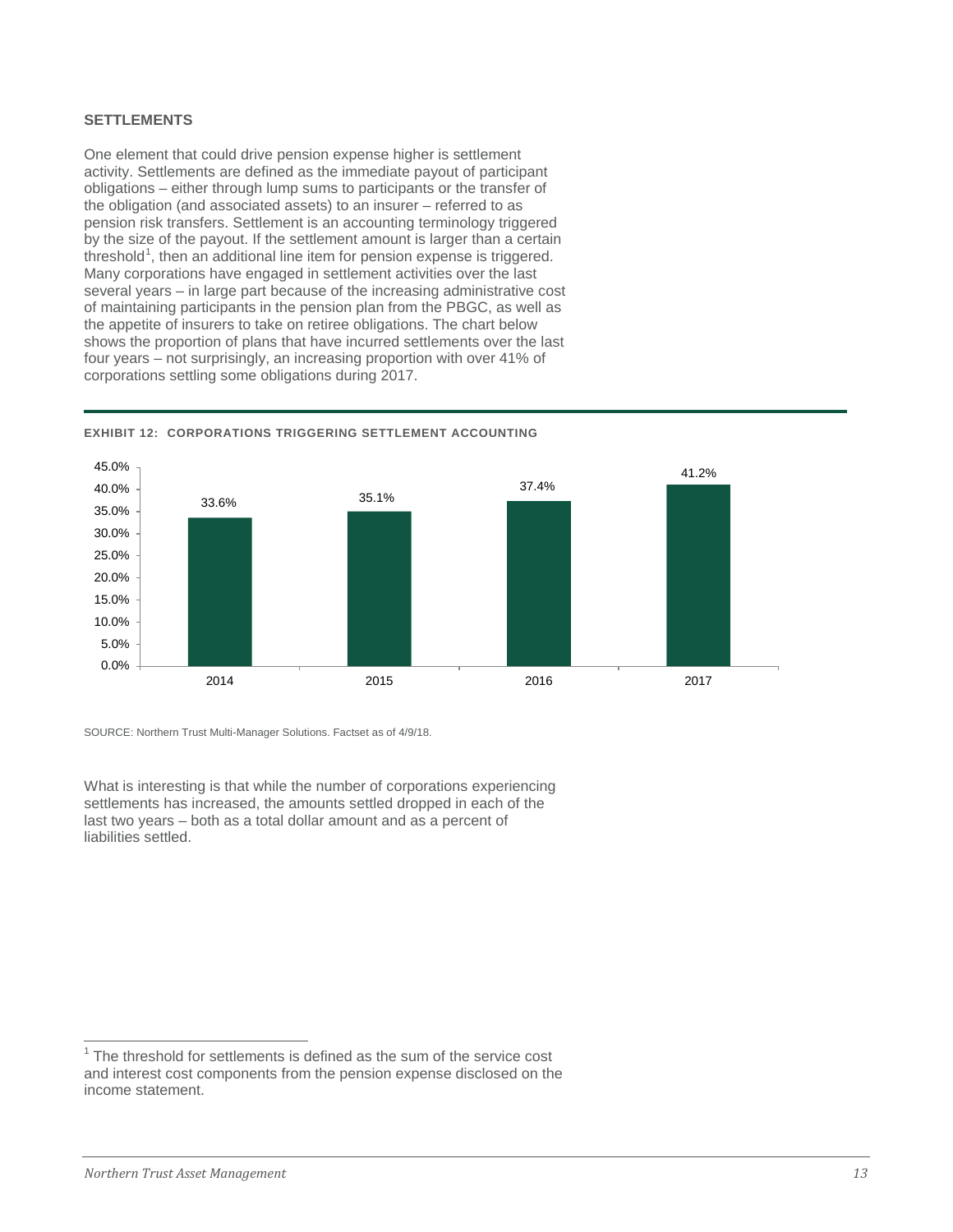

**EXHIBIT 13: S&P 500 AVERAGE PENSION SETTLEMENTS VS. PBO**

SOURCE: Northern Trust Multi-Manager Solutions. Factset as of 4/9/18.

Why the drop in settlement amounts? We believe there are primarily two answers as it relates to 2017:

- 1. For several years beginning in 2014/2015, the IRS has been telegraphing that they would be updating the mandated mortality table assumption for pension plan sponsors determining lump sum amounts. It was only recently announced that this would be effective in 2018. As plan sponsors knew this was coming several years in advance, there was a rush to the exits for plans wanting to rid themselves of the obligations at a lower cost through lump sum payouts to participants. That likely explains the spike in 2015. The lump sum payouts have continued, but not at the same pace.
- 2. The other payout that triggers settlements are transferring obligations to insurance companies. Insurers have disclosed that there was roughly twice the amount of this activity in 2017 as in the previous two years. However, many plan sponsors target an amount to transfer that will be less than the settlement threshold, thus avoiding additional pension cost.

As pensions continue to improve their funded status, we expect to see the trend of transferring obligations to insurers to continue. In fact, on May 8, FedEx announced a transfer of \$6 billion in pension obligations to an insurance company. However so far to date, as can be seen in the table above, the amounts being settled in totality reflect a very small portion of total pension obligations for these companies – with just 1.0% of outstanding obligations settled during 2017. We expect that percentage to increase in 2018 (from events like FedEx), but we still expect the total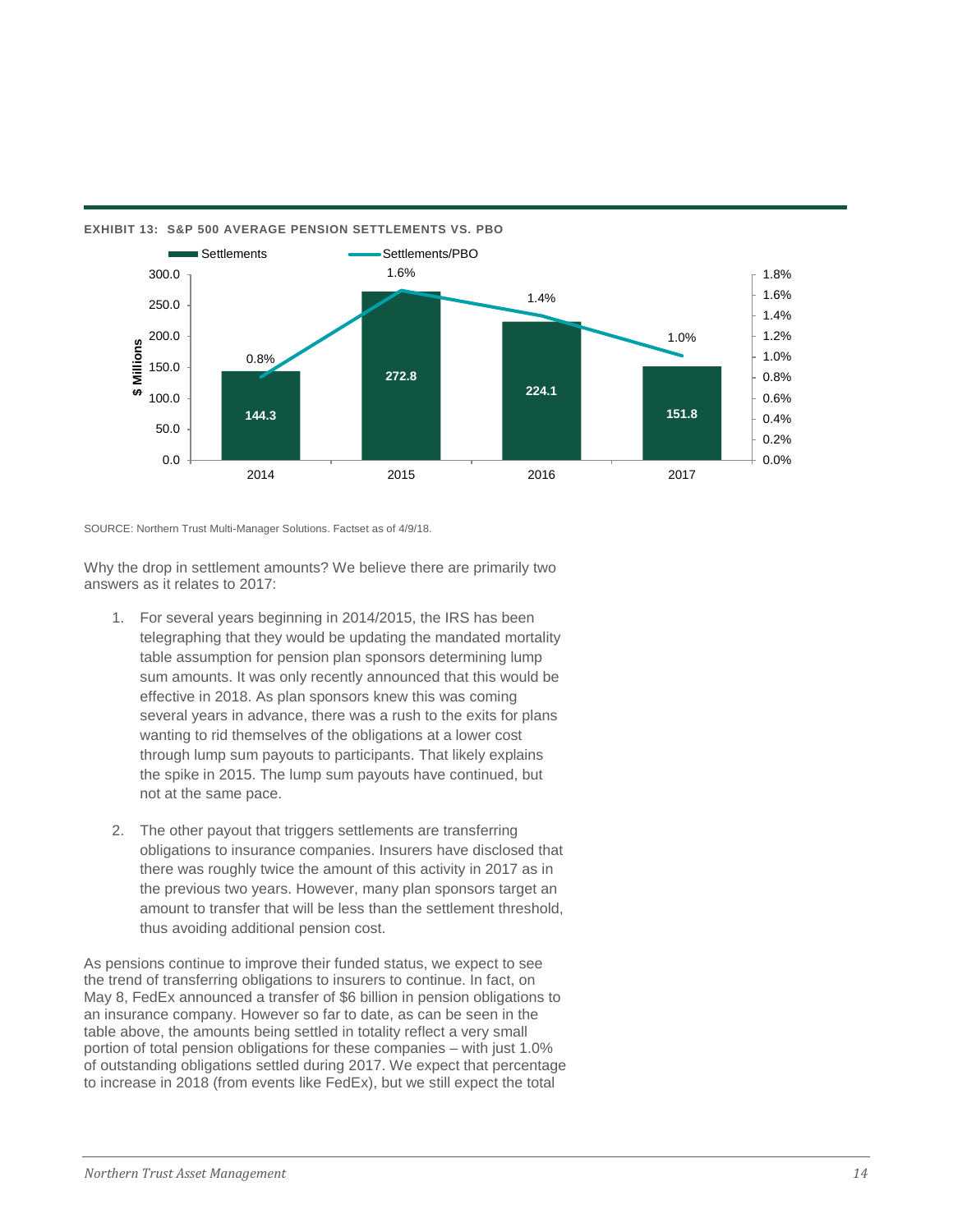amounts settled across all corporations to be a very small amount of total liabilities held by these plans.

# **PART III – INVESTMENT STRATEGY**

With the background of how pensions are impacting the corporate balance sheet and in light of 2017 activities, let's look at how these corporations are choosing to manage their pension assets.

The trend towards Liability-Driven Investing (LDI) has continued. This is an approach whereby the assets are invested in long-duration fixed income vehicles so that they behave similarly to the plan obligations (highly sensitive to the level of long-term interest rates). Ten years ago, the average fixed income allocation was 31%. In 2017, it was 43% including a 2% point rise from the prior year.

Equities which were at 60% 10 years ago have fallen to 37% in 2017 – including a 2% drop from the prior year. (Note 10-k reporting allows plans to disclose any assets held at NAV in the "other" category, so this would include mutual fund holdings as well as alternative asset classes such as hedge funds, private equity and real estate.)



## **EXHIBIT 14: S&P 500 ASSET ALLOCATION VS. FUNDED RATIO**

SOURCE: Northern Trust Multi-Manager Solutions. Factset as of 4/9/18.

When you consider the funded status relative to asset allocation, one can see how the investment strategy changes as the funded status moves – in apparently a one-year lag.

• For example, in 2010, the funded status improved from 81% to 83%. But it took until the following year – 2011 – for fixed income allocations to increase from 36% to 40%.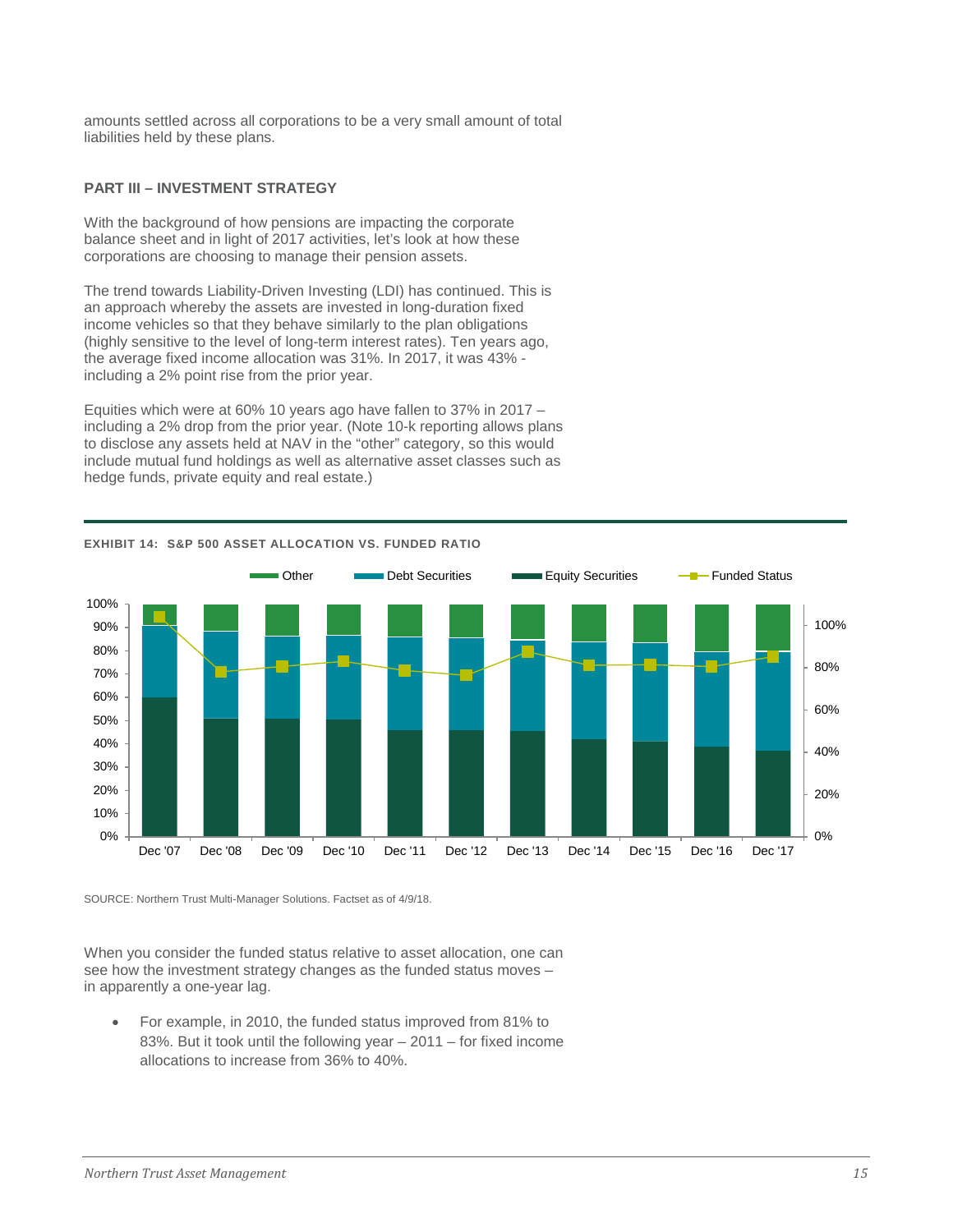That pattern repeated itself in 2013 when the funded status rose considerably from 76% to 88% - but it was not until the following year – 2014 – when the fixed income allocation increased from 39% to 42%.

Likely, it takes some time for Investment Committees to enact changes to their asset allocation strategy in light of improvements in funded status. One of the trends we have seen over the last several years is the adoption of investment de-risking glide paths – whereby the Committee approves in advance that the asset allocation will move from returnseeking (i.e., equities) investments to liability-matching (i.e., fixed income) investments as the funded status increases.

The evidence of these "automated" de-risking glide paths can be seen in 2017. We saw the funded status improve from 81% to 85%. During the same time period, the fixed income allocation increased from 41% to 43% - and this in a year where global equity markets were very strong. It is likely the more immediate changes to the fixed income allocation are resulting from the adoption of these de-risking glide paths.

## **ASSET ALLOCATION BY SECTOR**

Further insight can be gained when we look at the asset allocation for each industry on its own.



## **EXHIBIT 15: ASSET ALLOCATION BY SECTOR FOR 2014-2017**

SOURCE: Northern Trust Multi-Manager Solutions. Factset as of 4/9/18.

• **Industrials:** This sector experienced three straight years of falling funded status (2014: 78%, 2015: 77%, 2016: 75%), before finally improving in 2017 to 81%. During those first three years, the allocation to Fixed Income maintained steady at 39%. But with the increase in funded status from 75% to 81% in 2017, a shift in Fixed Income allocation was made upwards to 41%.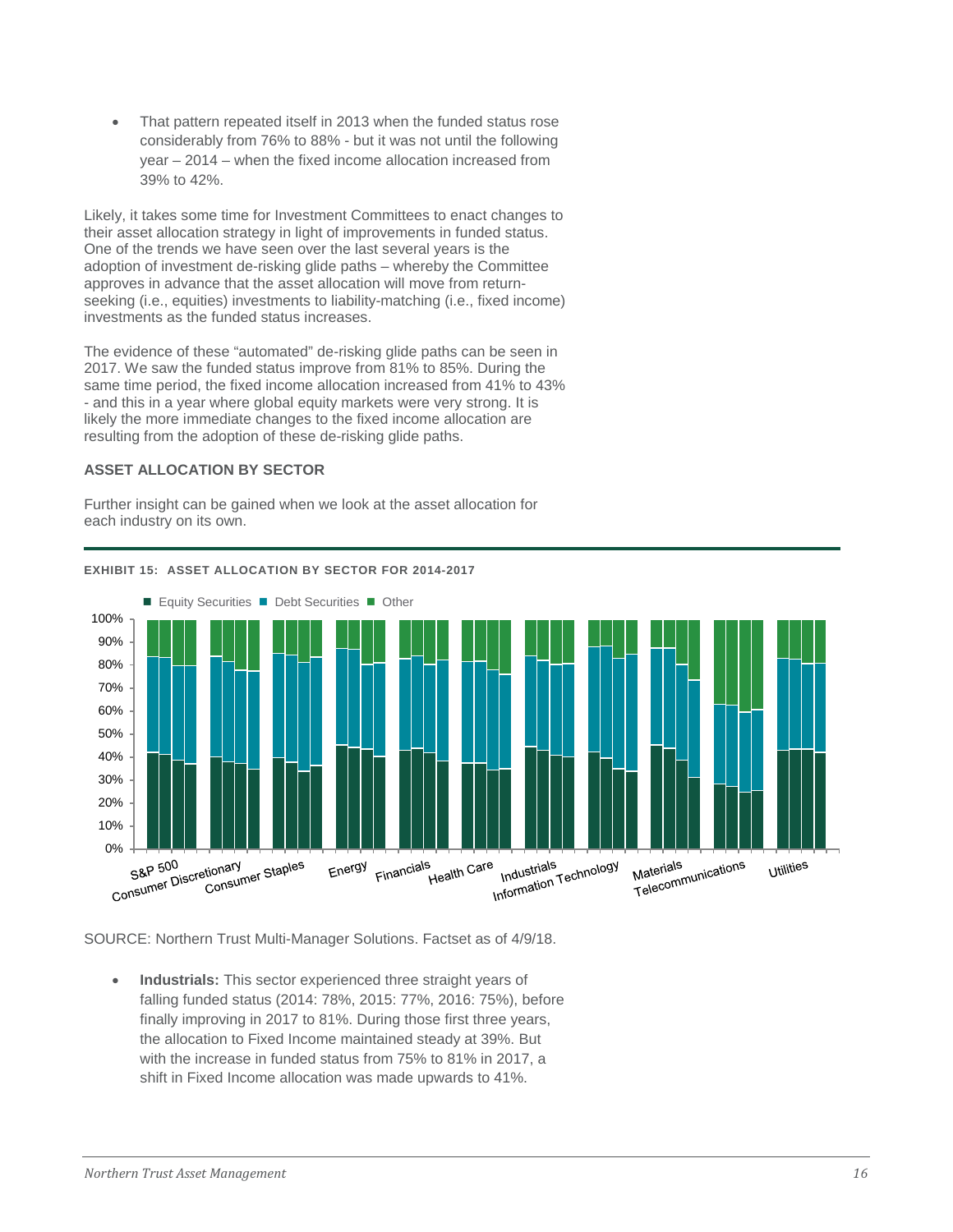- **Energy:** This sector maintained a relatively steady funded status over the prior three years (ranging from 74% to 75% between 2014 and 2016) before experiencing a bump up to 79% in 2017. During the prior three years, the allocation to Fixed Income fell as a percentage of the total portfolio. However, in 2017, commensurate with the improved funded status, there was a notable 4% increase in the allocation to Fixed Income.
- **Financials:** This is the best funded of all the sectors at 97% funded (likely due to the low-cost access to capital and commitment to funding in this sector). During the prior three years, the funded status ranged from 92% to 93%. During that time period, the allocation to Fixed Income hovered between 38% - 40%. With the jump in funded status this year, we saw a material change in the fixed income allocation from 38% to 44%.
- **Consumer Staples:** This sector is notable in that the asset allocation moved the opposite way – actually increasing their allocation to equities from 34% to 37% – where the average industry standard has been to lower the equity allocation. Why might this industry have seen an increase? For one, the materiality of the plan relative to market cap is low – it fell from 11% in 2016 to 8% in 2017 (recall the average company in the S&P 500 is 13%). It is also funded better than the average plan at 87%. The combination of these factors along with the sector generally being less volatile had led to pension plan sponsors taking more risk in their plans.

# **THE EXPECTATION FOR ASSET RETURNS CONTINUES TO FALL**



As evidenced by the following chart, corporations are continuing to lower the assumption for what they expect to return from their plan assets.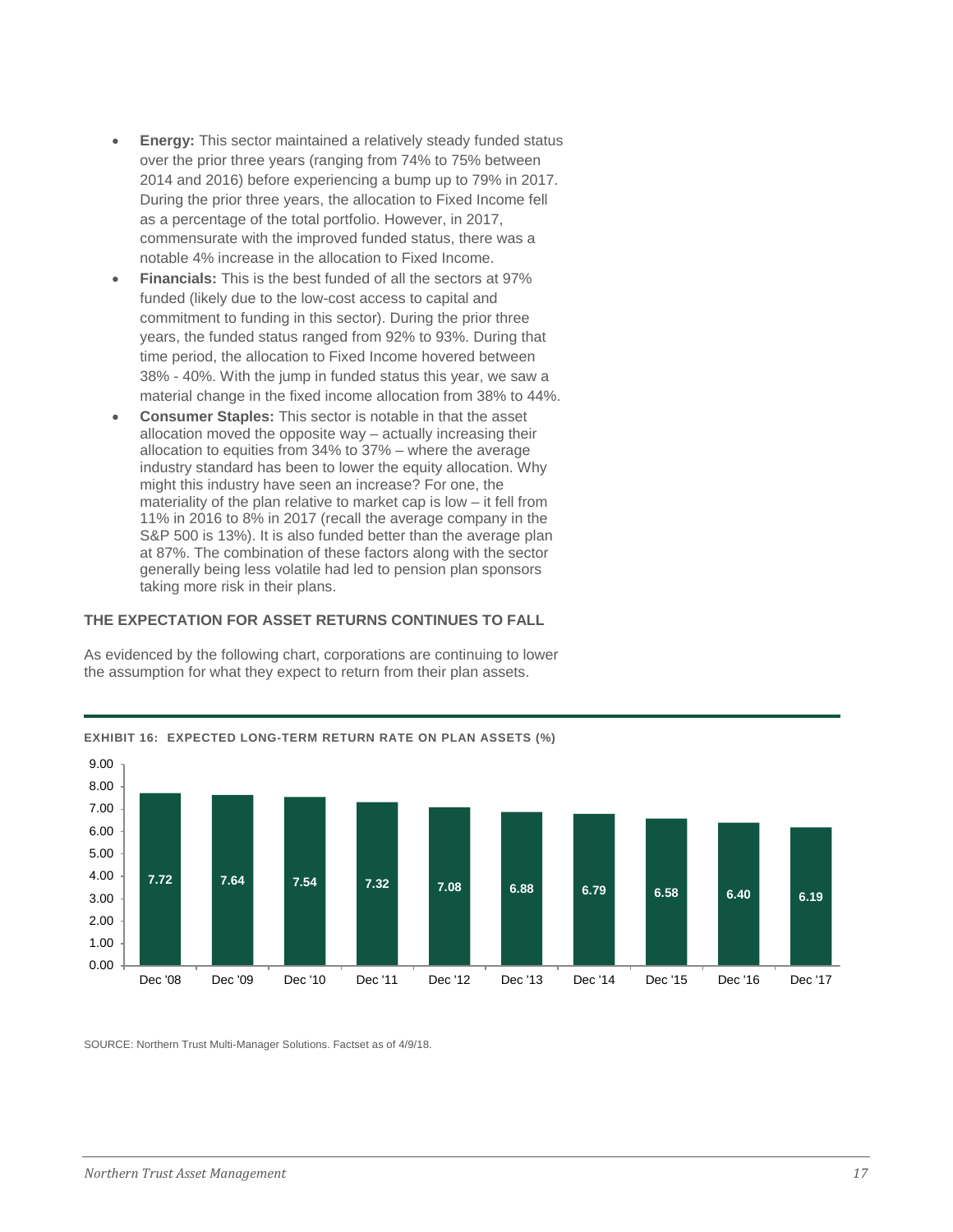Much of this trend downward is due to the long-term shift from equities to fixed income to better match the movement with plan liabilities. In general, fixed income earns less th an equities, and so corporations are prepared to accept a lower level of return as a trade -off for better downside protection. But this downward trend in expected returns also reflects the lower-return environment that pension sponsors find themselves in relative to prior years. Couple this with the high level of there needs to be great focus on ensuring that the monies invested in pensions are invested wisely – that plan sponsors are getting compensated for the risk they are taking, and are getting the right "bang for their buck".

## **SUMMARY: GETTING BANG FOR YOUR BUCK**

What the data is telling us is that as pensions get closer to their targeted outcome – whether that is a fully funded plan, off -loading to an insurance company, or maintaining a high return -seeking target for open plans – corporations are focused on getting the right "bang for their buck". The data also shows us how the implications of the pension plan on the corporate balance sheet impacts the pension investment strategy. Moving from return -seeking assets (i.e., equities) to liability -matching assets (i.e., fixed income) allows for pensions to preserve the improvements in their funded status they have experienced from markets and/or capital allocations. Additionally, the lower return environment pension sponsors find themselves in is leading investment committees to look for new asset classes that can provide for greater returns at a reasonable level of risk.

We believe that all investors – and especially pension plan sponsors in the regulatory environment they are subject to – should get compensated for the risks they take. In defined benefit pensions, that includes the asset -liability risk, as well as viewing risk from an asset -only perspective. So what would we do with all of this? How do we incorporate this into the portfolio construction of a pension plan? Consider the following four high level points as a framework for setting the pension investment strategy:

- **1. Understand the true risks in your portfolio :** Before allocating significant capital to the pension plan, we believe it prudent to be aware of all the risks buried in the portfolio. The asset holdings may appear to be diversified but what about the risks? We have found that scrutinizing the asset allocation through the lens of the underlying factor risks often reveals unintended or oversized exposures. By understanding the portfolio's exposure to certain market dynamics like inflation, economic growth, currency, or other macro factors, you can ensure that your capital is deployed in line with a market view.
- **2. Focus on intended and compensated bets :** All portfolios contain bets — whether intended or unintended. Even a passively implemented portfolio will have bets, be that high degrees of concentration to particular sectors or securities; or a bias toward momentum. Once you understand your bets, you want to position your portfolio towards those bets that you believe will be compensated and that are in line with your long -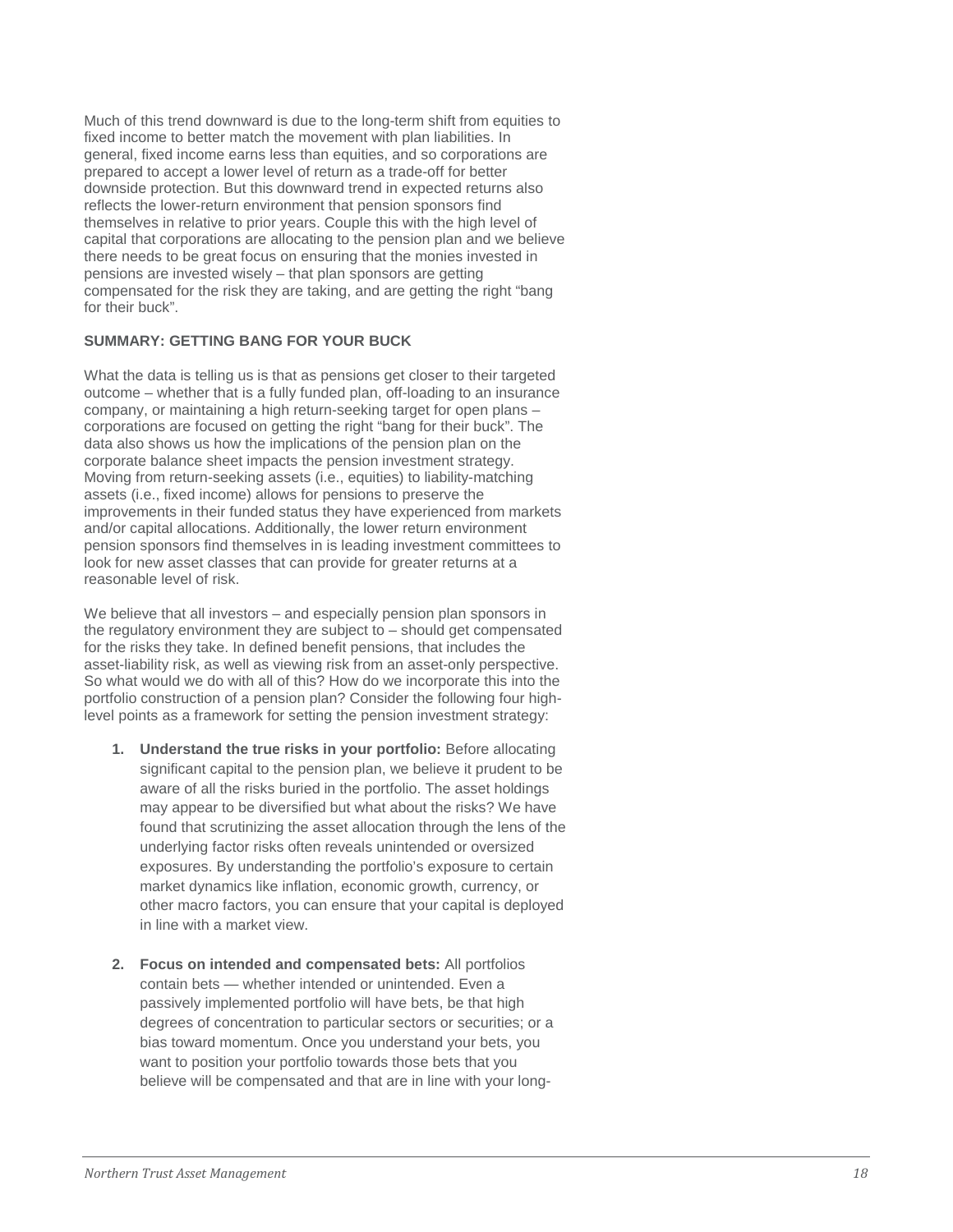term strategy. Such alignment between underlying positions and long-term objectives are critical to meeting your goals.

- **3. Choose your liability hedging instruments wisely:** Today, there are many options as to how best to hedge your plan liabilities. Choosing the right strategy and adjusting that strategy over time is critical to managing your pension risk. Use of an active manager to manage your long credit exposure can reduce the downside risk associated with material credit events that cannot be achieved through a passive index investment. However, a passive investment for your long government allocation could be a more cost-effective instrument - it can provide very low cost duration and an effective tail-risk hedge to your portfolio. As your plan becomes better funded, you may want to consider increasing the precision of your hedge through overlay or completion strategies.
- **4. Be dynamic and nimble:** One thing we can be assured of is that markets are dynamic and they will change. We believe successful institutional investors need to do the same. With a strong understanding of a long-term goal coupled with an appreciation of the underlying risks and drivers of a portfolio, an investor is better positioned to be dynamic when markets provide opportunities. This may come in the form of an active rebalancing policy which allows you to buy on the dips and sell into strength. Or perhaps it takes the form of a de-risking glidepath which allows for buying into bond weakness as rates go up. Derivatives can also be effective tools to help manage a flexible strategy as they can provide a low-cost highly liquid way to adjust exposures and express a particular view, without the costs of doing so in the cash market.

Setting pension strategy is not a trivial exercise. Great care and prudence should be taken to understand how a pension fits into the overall corporate finance balance sheet. Applying the investment strategy to best fit with the corporate objectives takes an appreciation of the portfolio risks, understanding of market factors, and the ability to be dynamic and nimble. We believe this combination will best position the pension strategy to be in alignment with the overall corporate priorities and that there will be no negative surprises for the Executive Team, the Board of Directors, or Shareholders.